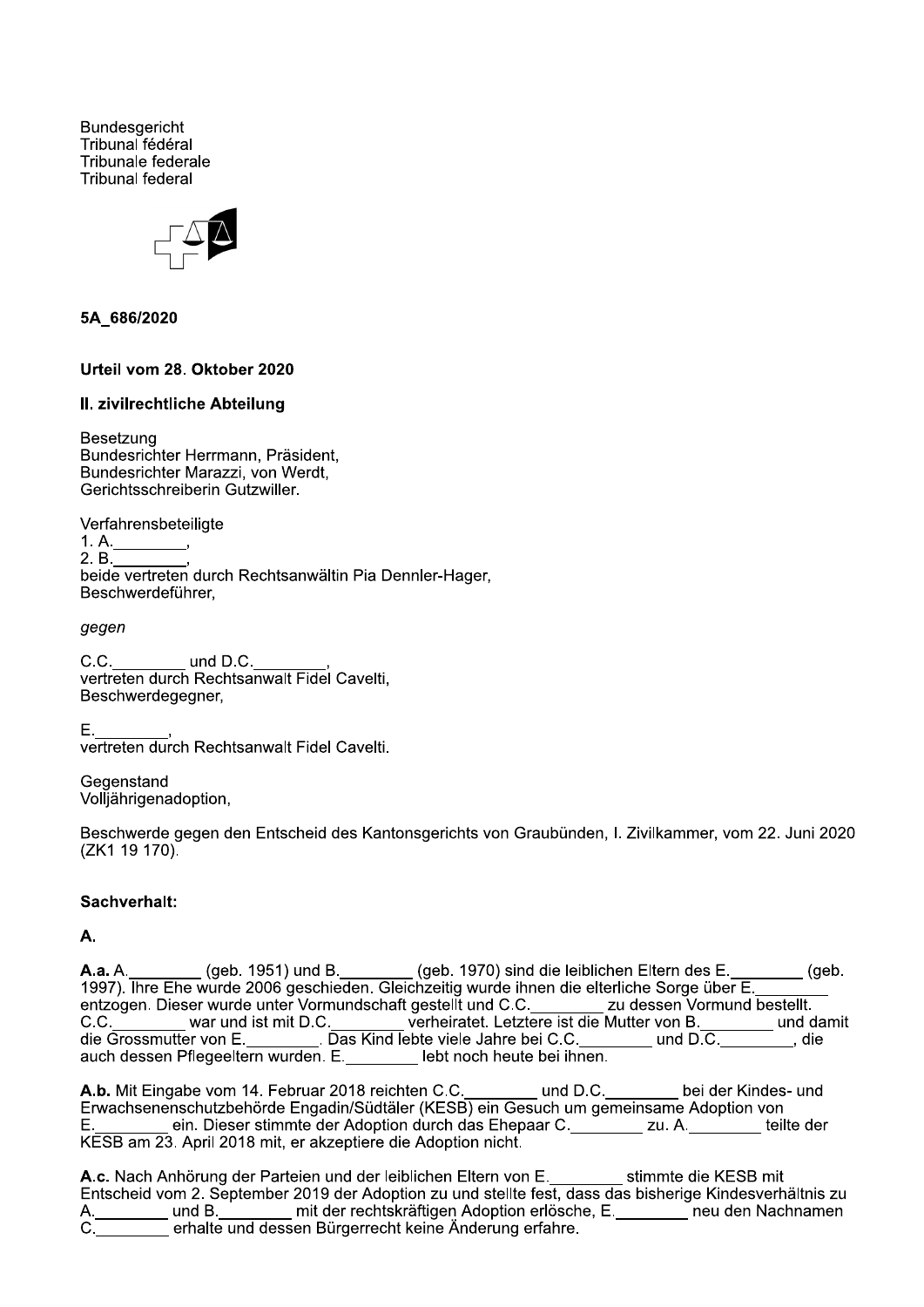Gegen diesen Entscheid führten A. und B. verwaltungsrechtliche Berufung beim Kantonsgericht Graubünden. Dieses wies das Rechtsmittel unter Kosten- und Entschädigungsfolgen zulasten der Berufungskläger ab (Entscheid vom 22. Juni 2020).

## C.

Mit Eingabe vom 25. August 2020 wenden sich B.<br>(Beschwerdeführer) an das Bundesgericht. Sie beantragen, das Adoptionsgesuch von C.C. und (Beschwerdegegner) sei abzuweisen, eventuell sei das Verfahren zwecks ergänzender  $D.C.$ Abklärungen an die Bewilligungsbehörde zurückzuweisen. Sodann sei die Sache zur Neuverlegung der Kosten- und Entschädigungsfolgen an das Kantonsgericht zurückzuweisen; alles unter Kosten- und Entschädigungsfolgen.

Das Bundesgericht hat die kantonalen Akten, aber keine Vernehmlassungen eingeholt.

## Erwägungen:

### $\mathbf 1$ .

Die - rechtzeitig eingereichte (Art. 100 Abs. 1 i.V.m. Art. 46 Abs. 1 Bst. b BGG) - Beschwerde richtet sich gegen den Endentscheid einer letzten kantonalen Instanz, die als oberes Gericht über die Adoption einer volljährigen Person und damit über eine nicht vermögensrechtliche Zivilsache entschieden hat (Art. 72, Art. 75 Abs. 1 und Art. 90 BGG).

# 2.

Auf die Beschwerde kann nur eingetreten werden, wenn die Beschwerdeführer zu deren Einreichung legitimiert sind. Die Beschwerdeberechtigung beurteilt sich im Verfahren vor Bundesgericht auch im Bereich des Adoptionsrechts allein nach Art. 76 Abs. 1 BGG. Demnach ist zur Beschwerde in Zivilsachen berechtigt, wer vor der Vorinstanz am Verfahren teilgenommen oder keine Möglichkeit zur Teilnahme erhalten hat (Bst. a) und durch den angefochtenen Entscheid besonders berührt ist und ein schutzwürdiges Interesse an dessen Aufhebung oder Änderung hat (Bst. b).

2.1. Die Beschwerdeführer haben am vorinstanzlichen Verfahren teilgenommen, womit die erste Voraussetzung von Art. 76 Abs. 1 BGG erfüllt ist. Der Umstand allein, dass sie am kantonalen Verfahren als Partei aufgetreten sind oder dass sie das Beschwerdeverfahren vor dem Kantonsgericht veranlasst haben, verschafft ihnen aber noch kein schutzwürdiges Interesse an der Beschwerdeführung nach Art. 76 Abs. 1 Bst. b BGG. Hierzu ist vielmehr vorausgesetzt, dass die Beschwerdeführer, nebst dem, dass sie durch den angefochtenen Entscheid besonders berührt sind, einen praktischen Nutzen an der Gutheissung der Beschwerde haben, der es ihnen ermöglicht, einen Nachteil wirtschaftlicher, ideeller, materieller oder anderweitiger Natur zu vermeiden, den der angefochtene Entscheid mit sich brächte (vgl. BGE 143 III 578 E. 3.2.2.2). Das von den Beschwerdeführern verfolgte Interesse muss sodann ihr eigenes sein. Mit der Beschwerde in Zivilsachen können nicht die Interessen Dritter geltend gemacht werden (Urteil 5A 687/2019 vom 26. Mai 2020 E. 2.2 mit Hinweisen).

2.2. Nach Art. 266 Abs. 2 ZGB setzt die Adoption eines Volljährigen die Zustimmung der leiblichen Eltern nicht voraus. Immerhin ist deren Einstellung zur Adoption zu würdigen (Art. 268a quater Abs. 2 Ziff. 2 ZGB). Dasselbe gilt mit Bezug auf Nachkommen der adoptionswilligen Personen, hier die Beschwerdeführerin (Art. 268a quater Abs. 1 ZGB). Schliesslich ist diesen Personen der Adoptionsentscheid mitzuteilen (Art. 268a quater Abs. 3 ZGB). All dies verschafft den leiblichen Eltern der zu adoptierenden Person bzw. den Nachkommen der adoptionswilligen Personen keine eigentliche Parteistellung im Adoptionsverfahren. Das Gesetz verlangt - bloss, aber immerhin - die Würdigung der Einstellung dieser Personen zur Adoption. Dabei steht weniger das eigene Interesse der Anzuhörenden, sondern das Wohl der zu adoptierenden Person im Vordergrund (Breitschmid, in: Basler Kommentar, Zivilgesetzbuch, 6. Aufl. 2019, N. 2 zu Art. 268a quater ZGB).

Angesichts des soeben Ausgeführten können die leiblichen Eltern hauptsächlich eine allenfalls unterlassene Anhörung beanstanden. Zu Recht machen die Beschwerdeführer nichts Derartiges geltend. Zweifellos sind die leiblichen Eltern wegen des mit der Adoption verbundenen Erlöschens der rechtlichen Eltern-Kind-Beziehung in ihrer Persönlichkeit unmittelbar betroffen. Diese Interessen stehen indes in direkter Konkurrenz mit jenen des (nunmehr) volljährigen Kindes. Ob den leiblichen Eltern zusätzlich zum Anspruch. angehört zu werden, zuzugestehen wäre, überwiegende eigene Interessen an der Beibehaltung des Kindesverhältnisses geltend zu machen (wie dies in der Lehre mit dem Hinweis vertreten wird, dass es schwer falle, Beispiele hierfür zu sehen: Breitschmid, a.a.O., N. 4 zu Art. 268a quater ZGB), braucht vorliegend nicht beantwortet zu werden. Wie nachfolgend aufgezeigt wird, berufen sich die Beschwerdeführer nämlich nicht auf überwiegende eigene Interessen.

# $2.3.$

2.3.1. Als Beschwerdegrund bezeichnen die Beschwerdeführer die unrichtige Anwendung der Bestimmungen von Art. 266 Abs. 1 und 2 ZGB, teils in Verbindung mit Art. 264 Abs. 1 und/oder Art. 268a quater ZGB. Soweit sie in allgemeiner Weise, d.h. ohne ersichtlichen Bezug zu eigenen Interessen, die Rechtsanwendung durch das Kantonsgericht beanstanden, mangelt es ihnen am vom Gesetz geforderten